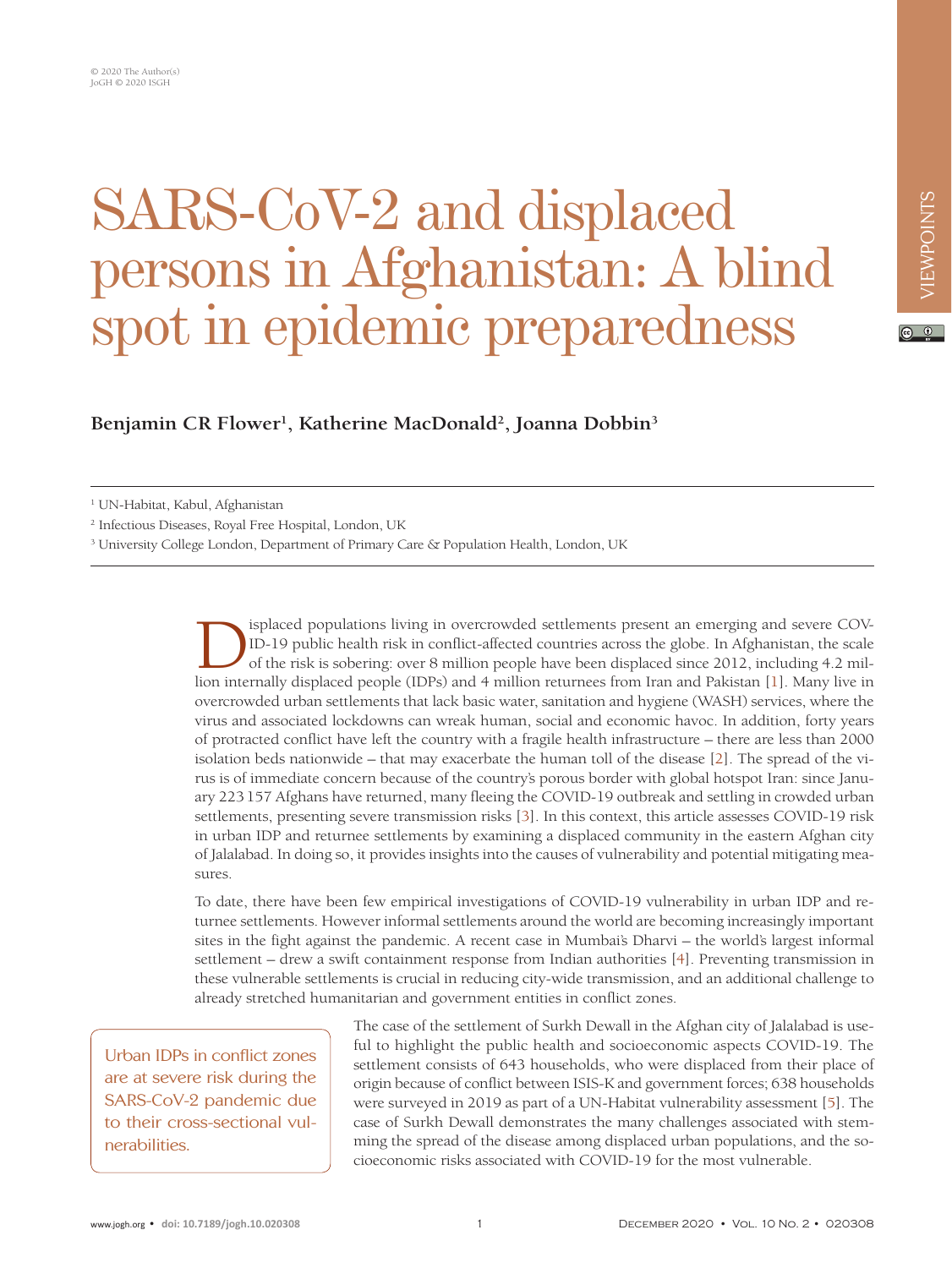The SARS-CoV-2 pandemic provides opportunities for governments and aid agencies to strengthen the long-term resilience of IDPs to health risks.

Like many informal settlements around the world, overcrowding and multiple occupancy housing presents a high risk of COVID-19 transmission for the population of Surkh Dewall. On average, there are over 15 people per dwelling, with the majority of households (92 per cent) residing in single roomed mud-brick dwellings. There is also a highly vulnerable five per cent residing in tents, accounting for a total of 30 families and over 150 people. The high number of people living in close proximity is alarming because it has been known since January 2020 that the main spread of COVID-19 has occurred within

households [[6\]](#page-2-5), driven by close contact and prolonged exposure to infected respiratory droplets. The ability for people to adhere to social distancing and to self-isolate, and thus protect others in their household when exhibiting symptoms of COVID-19, is near impossible in such a context.

Overcrowding synergises with low capacity WASH services to present additional transmission risks for residents. Limited access to running water, open defecation, and the price of hygiene items all impact on inhabitants' ability to protect themselves from the spread of SARS-CoV-2. In this context, 9 per cent of households practice open defecation, with female-headed and lower-income households over represented in this bracket. The remainder of households use only basic open latrines, which also present high contamination risks, particularly in the context of overcrowded housing. These practices can lead to physical and psychological stress, and result in adverse health impacts that could complicate COVID-19 and result in worse health outcomes.

The precarious livelihood characteristics of residents of Surkh Dewall render them vulnerable to COV-ID-19 transmission, and the secondary socioeconomic impacts of the disease. Many of the residents are living in extreme poverty with just under a third having a family income of less than 1000AFG a month (US\$13), equating to less than US\$2.25 or around US\$ 0.08 per person per day; 50% of female-headed households were in this bracket. Residents reported informal sector livelihood activities, with the majority unskilled labourers (around 80 per cent), and the remainder as street vendors: such activities are atrisk of disruption due to government lockdowns, which are currently being implemented across Afghan cities. In this context, low and insecure incomes constrain residents' ability to take measures to prevent COVID-19 transmission, such as purchasing personal hygiene products or staying at home and self-isolating when COVID-19 symptomatic. Households also have limited resources to meet the costs associated with health care and lost income if a family member becomes ill.

In the context of reduced income, food security has been highlighted by the World Food Programme as a key source of COVID-19 associated vulnerability [\[7\]](#page-2-6). In Surkh Dewall, a third of residents report food shortages, with women-headed households being most vulnerable. COVID-19 will likely exacerbate food insecurity. Disruption to supply chains has resulted in increased prices of staple foods across Afghanistan: wheat flour has increased by 15%-18% in price in local markets, cooking oil by 17% and rice and flour by 2%-4% [\[8](#page-2-7)]. These increases will push some of the most vulnerable families into severe food shortages; low and irregular income already resulted in pervasive food insecurity before the outbreak began.



Photo: Mudbrick housing in IDP settlement in Afghanistan (copyright Naïk Lashermes 2020, used with permission).

A recent *Lancet* call to action stressed the need for vulnerable displaced populations to be included in the health sector's COVID-19 response [\[9](#page-2-8)]. Building on this, the evidence from Afghanistan suggests that integrated responses need to address overcrowding and low-capacity WASH facilities, strengthen socioeconomic resilience and food security, and ensure gender sensitive and durable solutions to the crisis. Failing to strengthen the resilience of IDPs across Afghanistan will further damage public health outcomes across the country, and the region. Moreover, the findings demonstrate that protecting refugee and migrant health is paramount to the global SARS-CoV-2 response, and must be funded accordingly. The pandemic presents an opportunity for policy makers to recognise that good refugee and migrant health is good public health.